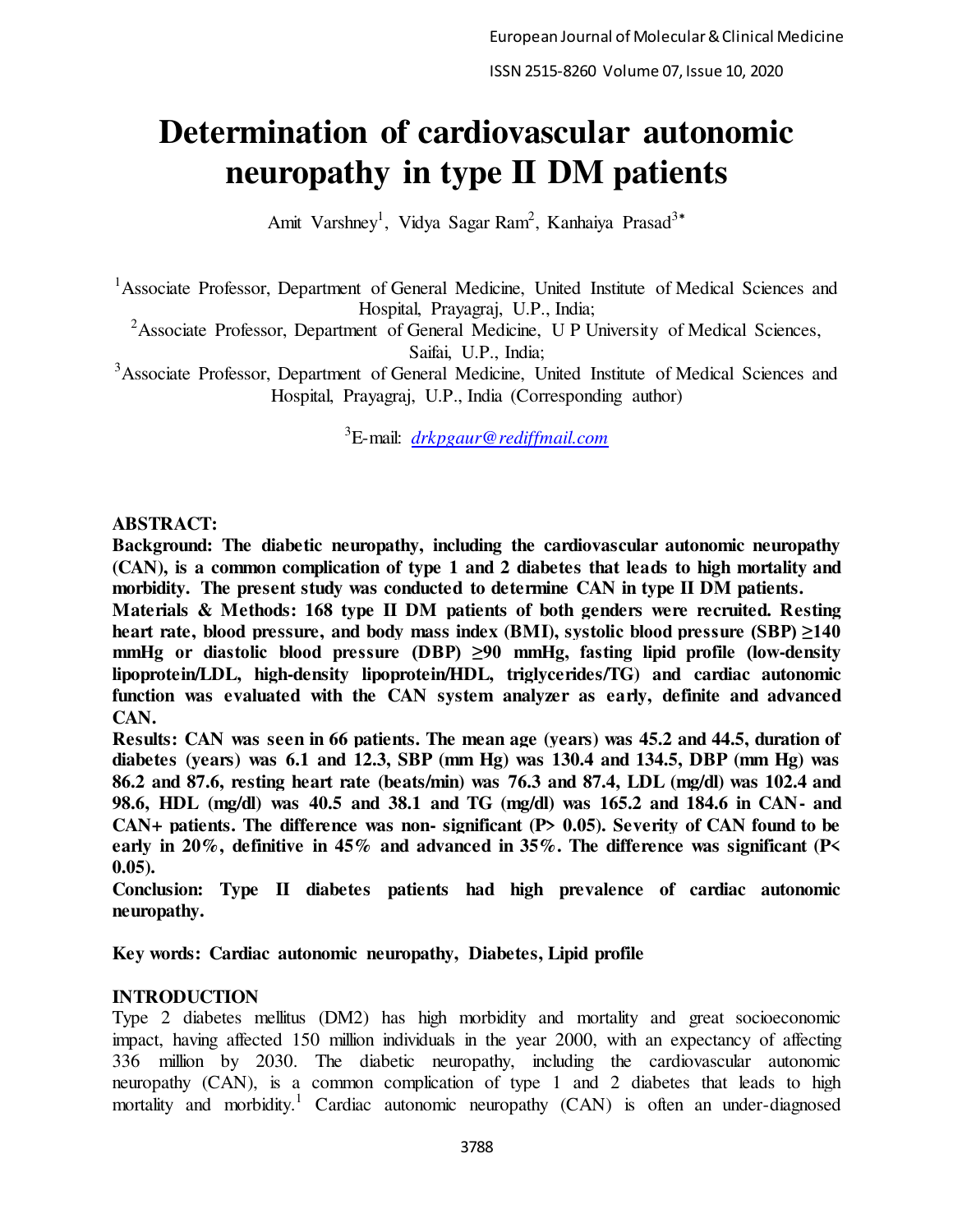#### ISSN 2515-8260 Volume 07, Issue 10, 2020

complication of diabetes mellitus (DM) and is associated with increased mortality and morbidity. The prevalence of CAN is approximately 31–73% in type 2 DM and the annual incidence has been reported to be 2%. CAN pathogenesis is complex and multifactorial. CAN is initially subclinical and becomes symptomatic only in the later stages of the disease. Identifying patients with CAN is important as early initiation of intensive interventions targeting lifestyle, glycemic control, and cardiovascular risk factors can slow the progression of CAN and may be reversed if diagnosed soon after onset. $2$ 

Hyperglycemia plays an important role in the pathogenesis of diabetes-related microvascular complications, and hence it is not surprising that hyperglycemia has an unfavorable impact on the development and progression of CAN. DCCT showed a 50% decrease in CAN incidence over a  $6.5$ -year follow-up in its intensive-therapy cohort.<sup>3</sup> The benefits of intensive glycemic control during DCCT persisted for at least 14 years after the end of the study, despite glycated hemoglobin (HbA1c) differences between the intensive- and conventional-therapy arms disappearing after the end of randomization.<sup>4</sup> Furthermore, participants in the DCCT intensivetherapy group who were free from CAN at the end of the study had a 31% reduction in risk of incident CAN when compared to those in the control arm. However, those individuals diagnosed with CAN at the end of DCCT showed a higher risk of suffering CVD events in follow-up, which was not independent of previous glycemic exposure or the effect of metabolic memory.<sup>5</sup> The present study was conducted to determine CAN in type II DM patients.

## **MATERIALS & METHODS**

The present study comprised of 168 type II DM patients of both genders. Enrollment of subjects was done after obtaining their written consent.

Demographic data such as name, age, gender etc. was recorded. All patients underwent a thorough physical examination, including measurement of resting heart rate, blood pressure, and body mass index (BMI). Hypertension was defined as systolic blood pressure (SBP) ≥140 mmHg or diastolic blood pressure (DBP) ≥90 mmHg. Fasting lipid profile (low-density lipoprotein/LDL, high-density lipoprotein/HDL, triglycerides/TG) and creatinine levels were measured with an automatic analyzer. Glycosylated hemoglobin (HbA1c) was determined by the high-performance liquid chromatography. The cardiac autonomic function was evaluated with the CAN system analyzer as early, definite and advanced CAN. Results were statistically analyzed considering p<0.05 as significant.

## **RESULTS**

| <b>Variables</b>               | CAN. (102) | $CAN+ (66)$ | P value |
|--------------------------------|------------|-------------|---------|
| Age (years)                    | 45.2       | 44.5        | 0.12    |
| Duration of diabetes (years)   | 6.1        | 12.3        | 0.01    |
| $SBP$ (mm $Hg$ )               | 130.4      | 134.5       | 0.15    |
| $DBP$ (mm $Hg$ )               | 86.2       | 87.6        | 0.21    |
| Resting heart rate (beats/min) | 76.3       | 87.4        | 0.09    |
| $LDL$ (mg/dl)                  | 102.4      | 98.6        | 0.16    |
| $HDL$ (mg/dl)                  | 40.5       | 38.1        | 0.82    |
| $TG$ (mg/dl)                   | 165.2      | 184.6       | 0.07    |

#### **Table I Clinical and biochemical assessment**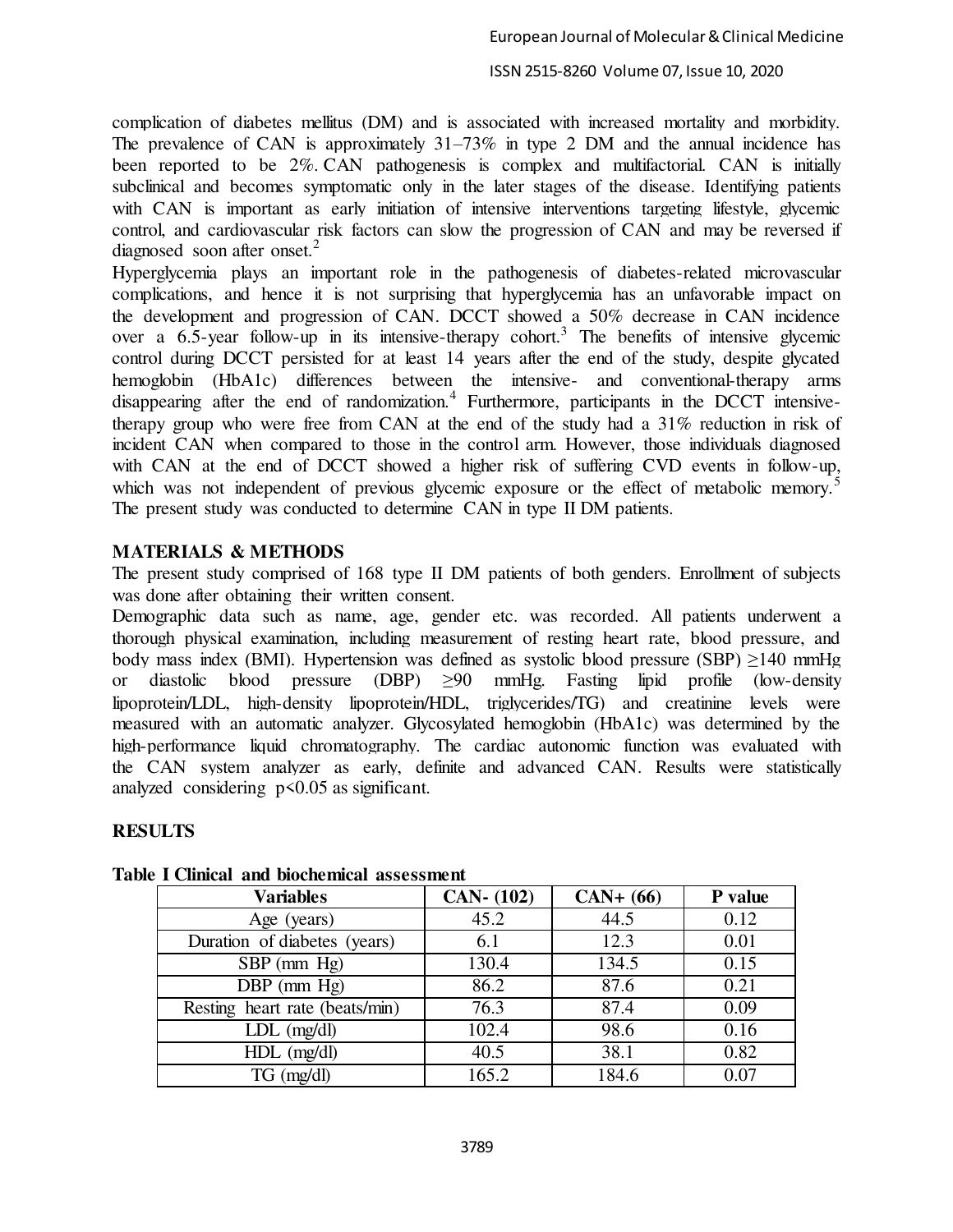ISSN 2515-8260 Volume 07, Issue 10, 2020

Table I shows that CAN was seen in 66 patients. The mean age (years) was 45.2 and 44.5, duration of diabetes (years) was 6.1 and 12.3, SBP (mm Hg) was 130.4 and 134.5, DBP (mm Hg) was 86.2 and 87.6, resting heart rate (beats/min) was 76.3 and 87.4, LDL (mg/dl) was 102.4 and 98.6, HDL (mg/dl) was 40.5 and 38.1 and TG (mg/dl) was 165.2 and 184.6 in CANand CAN+ patients. The difference was non- significant (P> 0.05).

| <b>Severity</b> | <b>Percentage</b> | P value |
|-----------------|-------------------|---------|
| Early           | 20%               | ).05    |
| Definitive      | 45%               |         |
| Advanced        | 35%               |         |

**Table II Assessment of severity of CAN** 

Table II, graph I shows that severity of CAN found to be early in 20%, definitive in 45% and advanced in 35%. The difference was significant (P< 0.05).



**Graph I Assessment of severity of CAN**

# **DISCUSSION**

The earliest indicator of cardiac autonomic neuropathy is a reduction in the heart rate variability in response to deep breathing, valsalva, and going from lying to standing position. This test provides a sensitive and non invasive indication of the balance between sympathetic and vagal (parasympathetic) tone on modulating the activity of SA node, and can be useful in predicting the risk of arrhythmia.<sup>6</sup> Resting heart rate is primarily controlled by parasympathetic system, whereas maximal heart rate and blood pressure responses to standing, sustained hand grip and other types of exercise are mainly functions of sympathetic activity.<sup>7</sup> It is considered that parasympathetic dysfunction precedes sympathetic loss. Patients with cardiac autonomic neuropathy have higher resting heart rates and lower maximal heart rates during exercise than diabetic patients without autonomic neuropathy. Abnormally low heart rate variability has been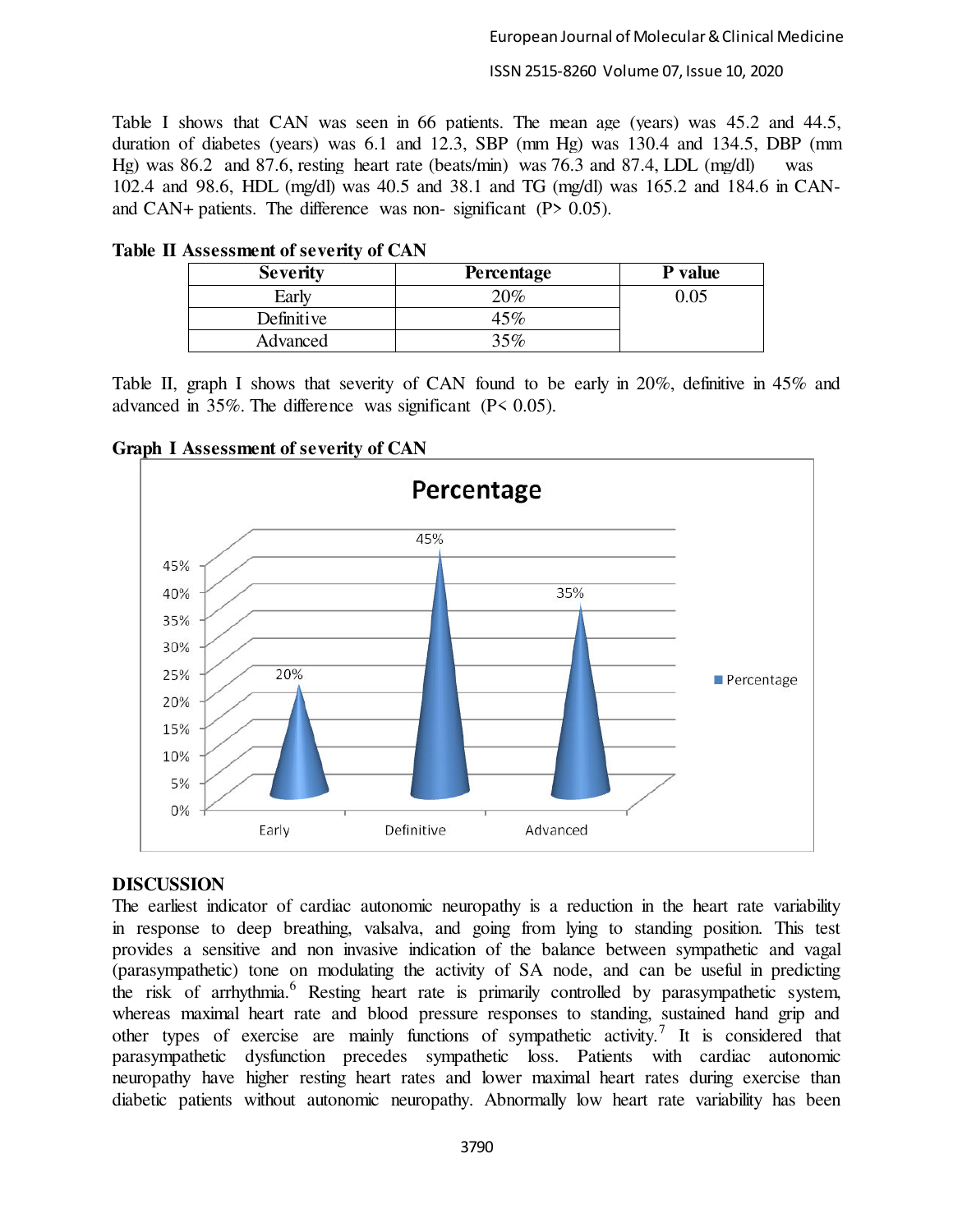## ISSN 2515-8260 Volume 07, Issue 10, 2020

interpreted as a shift in the sympathetic - vagal balance in favor of sympathetic activity and is associated with poor outcome.<sup>8</sup> After the introduction of cardiovascular reflex tests based on changes in heart rate variability and blood pressure regulation into clinical routine, it became evident that cardiac autonomic neuropathy may be frequently detected at early stages in asymptomatic diabetic patients with autonomic neuropathy.<sup>9</sup> The present study was conducted to determine CAN in type II DM patients.

In present study, CAN was seen in 66 patients. The mean age (years) was 45.2 and 44.5, duration of diabetes (years) was 6.1 and 12.3, SBP (mm Hg) was 130.4 and 134.5, DBP (mm Hg) was 86.2 and 87.6, resting heart rate (beats/min) was 76.3 and 87.4, LDL (mg/dl) was 102.4 and 98.6, HDL (mg/dl) was 40.5 and 38.1 and TG (mg/dl) was 165.2 and 184.6 in CAN- and CAN+ patients. Bhuyan et al<sup>10</sup> included 100 patients (60 males and 40 females; age range:  $36-72$  years) with type 2 DM. Their clinical, biochemical, and metabolic parameters were analyzed and assessment of CAN were done based on the Ewing's criteria. 60 were males and 40 were females. The mean age of the patients was  $53.3 \pm 10.37$  years (36–72 years) and the mean duration of diabetes was  $9.03 \pm 6.4$  years (6 months–25 years). Patients were divided into two groups: "without CAN" (CAN−) and "with CAN" (CAN+). The prevalence of CAN was 70%, with early CAN in 25%, definite CAN in 24%, and severe CAN in 21% cases The patients with CAN were older ( $P = 0.0005$ ), had longer diabetes duration (11.56 vs. 3.13;  $P = 0.0001$ ), higher creatinine ( $P \le 0.0001$ ), and lower estimated glomerular filtration rate ( $eGFR$ ) ( $P = 0.0001$ ) compared to patients without CAN. Retinopathy, peripheral neuropathy, and nephropathy were common in CAN + patients. On multiple logistic regression analysis, duration of diabetes [odds ratio (OR); 6.7, *P* < 0.0001), older age (OR; 1.07, *P* < 0.016), and lower eGFR (OR; 0.97, *P* < 0.03) were risk factors for CAN.

We found that severity of CAN found to be early in 20%, definitive in 45% and advanced in 35%. Patients with chronic complications of DM should be screened for CAN symptoms and signs and in case of the presence tests excluding other drug effects/interactions or comorbidities that could mimic CAN should be performed (level E). CAN assessment can be used for cardiovascular risk stratification and as a marker for increased risk of intraoperative cardiovascular ability.<sup>11</sup> Implementation of tight glucose control as early as possible to prevent or delay the development of CAN in the course of T1DM (class A); consider a multifactorial approach in the course of T2DM (class C). CAN treatment is a complex process, that includes: Lifestyle modification; reducing IR; intensive glycemic control; treatment of DLP; antioxidants, first of all α-lipoic acid (ALA), aldose reductase inhibitors, acetyl- L-carnitine; vitamins, first of all fat-soluble vitamin B1; correction of vascular endothelial dysfunction; prevention and treatment of thrombosis; in severe cases-treatment of  $OH$ .<sup>12</sup>

## **CONCLUSION**

Authors found that type II diabetes patients had high prevalence of cardiac autonomic neuropathy.

## **REFERENCES**

1. Yun JS, Park YM, Cha SA, Ahn YB, Ko SH. Progression of cardiovascular autonomic neuropathy and cardiovascular disease in type 2 diabetes. Cardiovasc Diabetol. 2018;17(1):109.